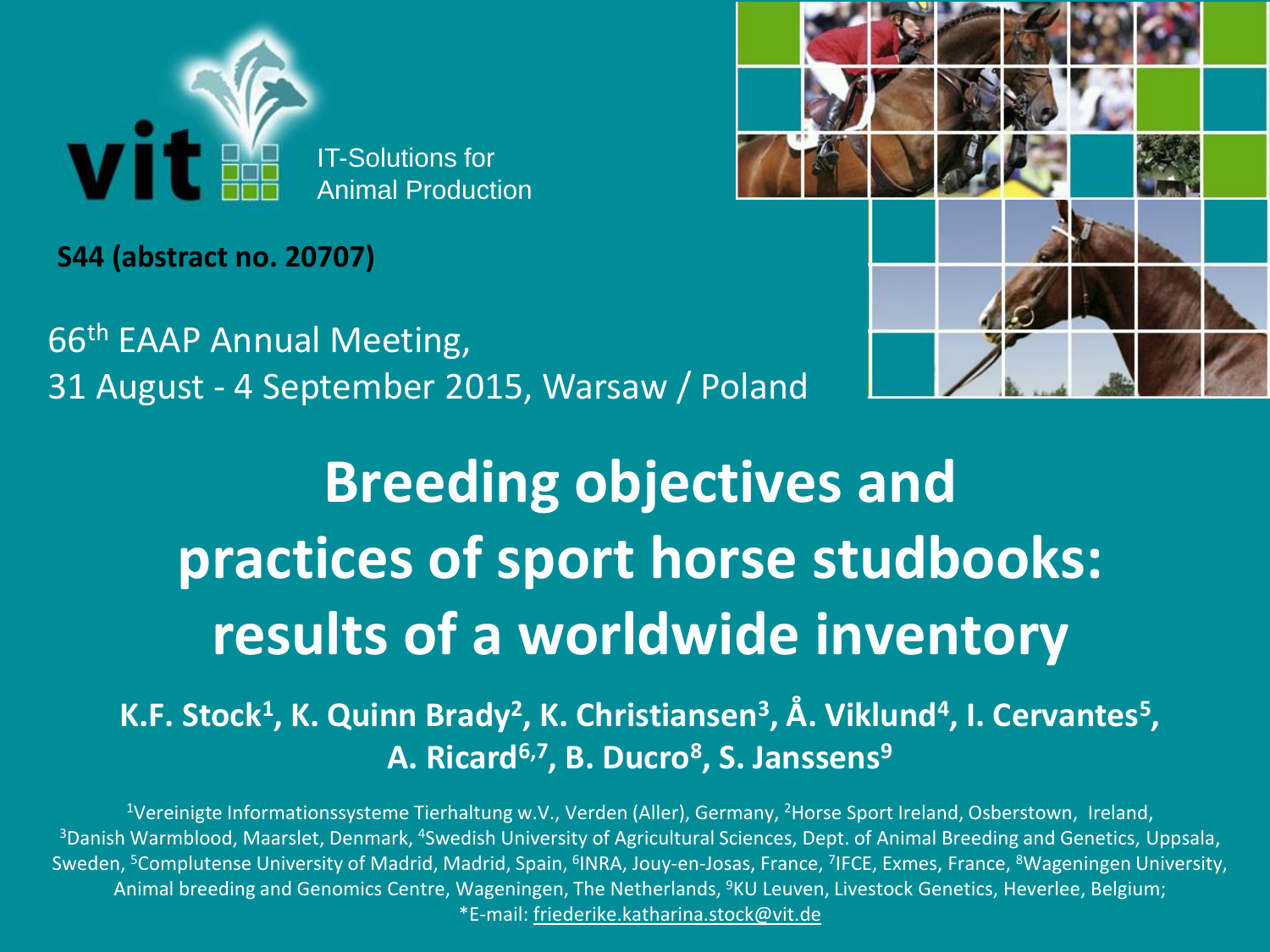

### **Background**

- sport horse breeding as worldwide business
	- many breeding organizations / studbooks
	- common breeding goals: focus on competition performance under rider
	- intense exchange of genetic material across countries
- framework of internationalized sport horse breeding
	- lacking transparency of testing procedures, genetic evaluation etc.
	- need of comparable information on selection candidates
- EAAP HC Interstallion working group
	- improvement of correct understanding of available information (overview / description, comparability, recommendations)
	- studbook survey in 2000/2001: population statistics, breeding goals, testing procedures, genetic evaluation systems (Koenen 2002, Koenen et al. 2004)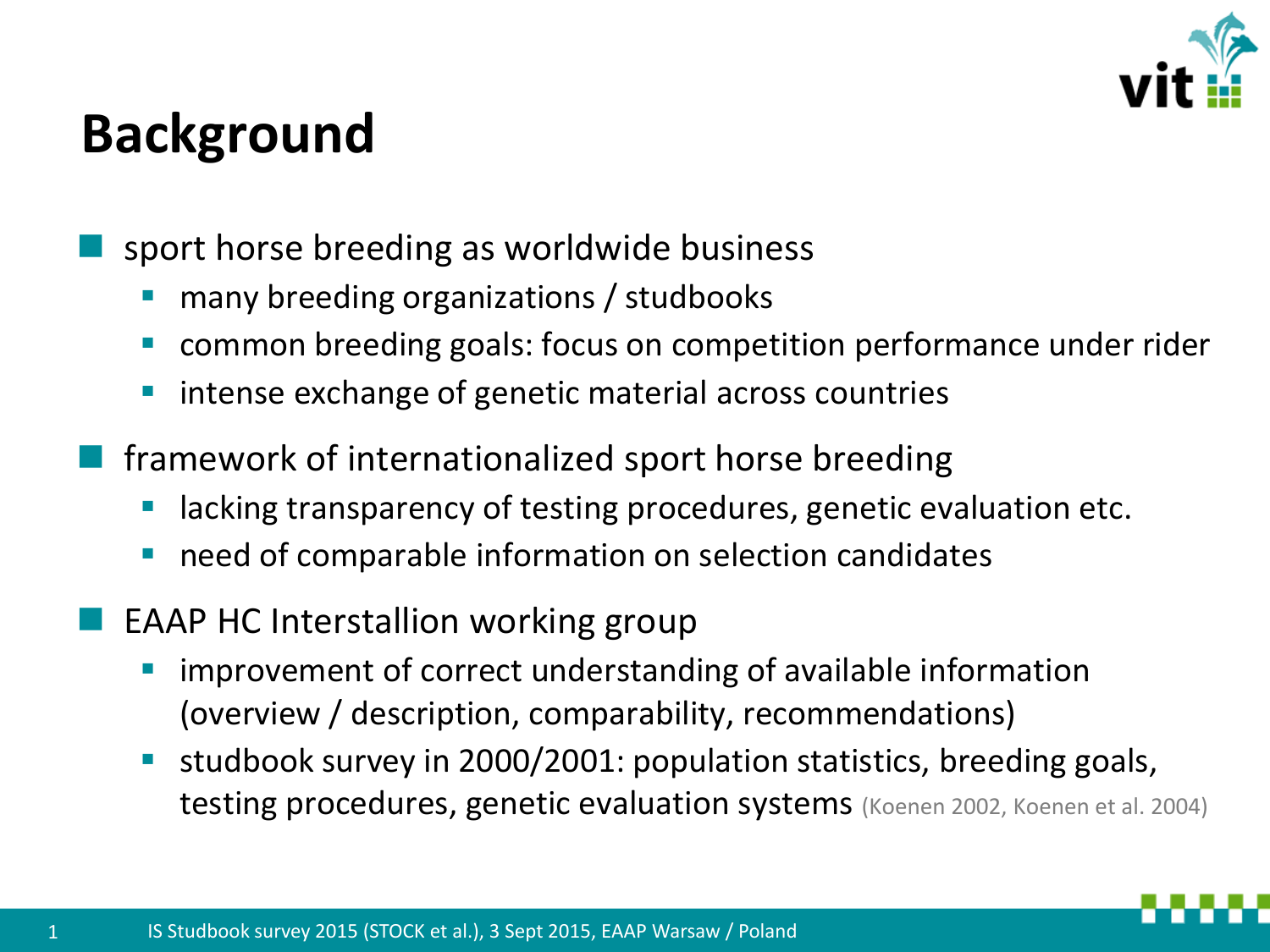

### **Study motivation & approach**

#### update overview

- changed situation of studbooks: economic development, structural changes  $\rightarrow$  pressure  $\uparrow$
- (possibly) changed strategies and practices of studbooks to ensure long-term competitiveness
- new challenges requiring positioning of studbooks
- Interstallion studbook survey 2015
	- N=22 questions on key determinants of breeding programs
	- distribution by e-mail in June 2015 (ca. 70 breeding organizations), personal contacts, inquiries, reminders in July / August 2015

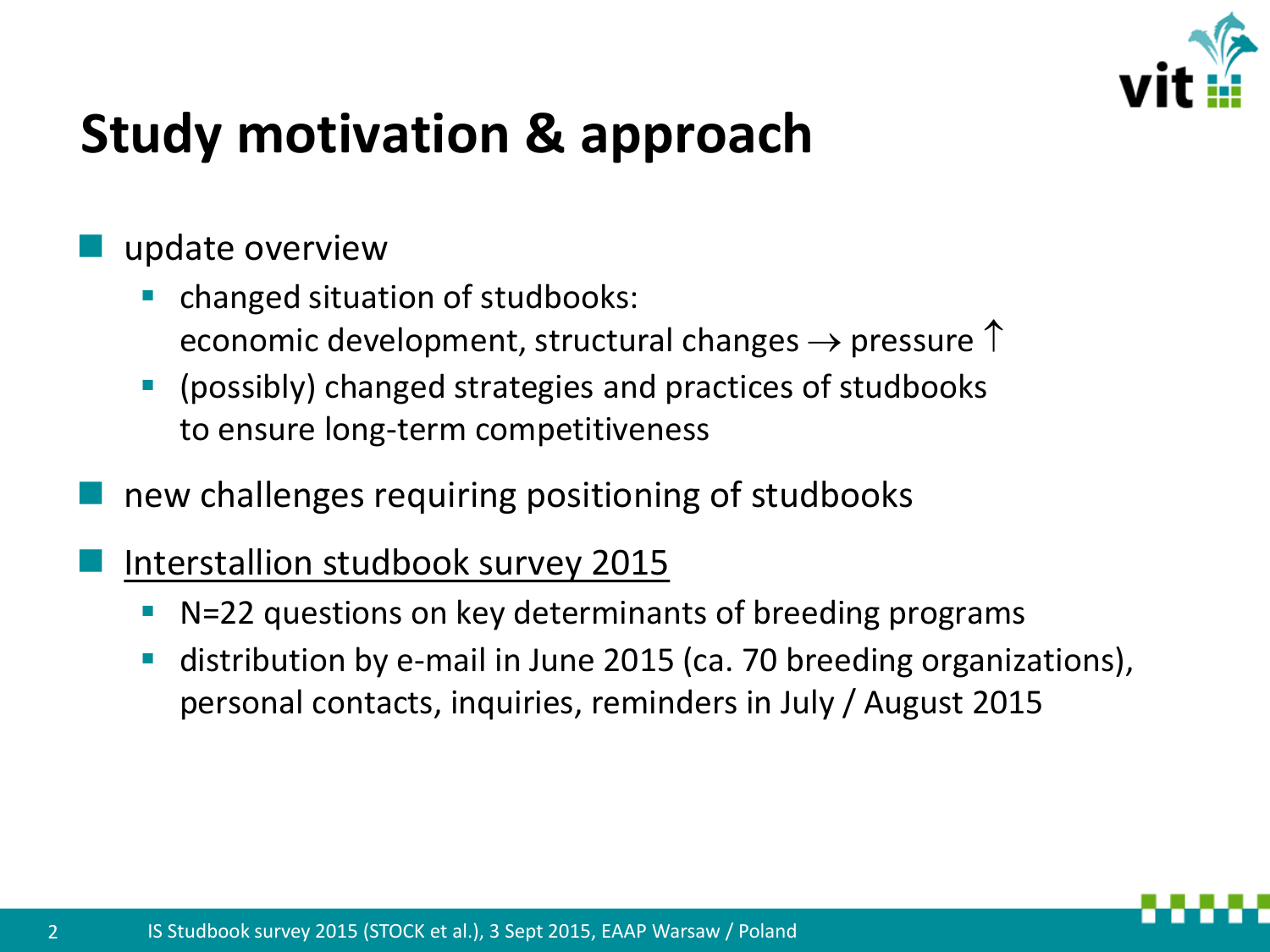

#### **Survey responses**

- overall response rate of 26% (N=19 breeding organizations)\*
	- only comments or promised answers from N=6 studbooks
	- $\blacksquare$  N=13 studbooks with completed surveys (N=14)
- country distribution
	- mostly European studbooks (Belgium, Bulgaria, Denmark, Finland, Germany, Norway, Slovenia, Spain, Sweden)
	- N=2 answers from overseas (Australia, Mexico)
- almost all studbooks responsible for only a single sport horse breed (N=1 studbook with two breeds)
- specialization on one of the two major disciplines (dressage, jumping) in 50% of the studbooks
	- ‒ range from distinct breeding programs to adjusted testing protocols

\* until 26 August 2015 (later responses: N=1 update, N=2 more completed surveys)

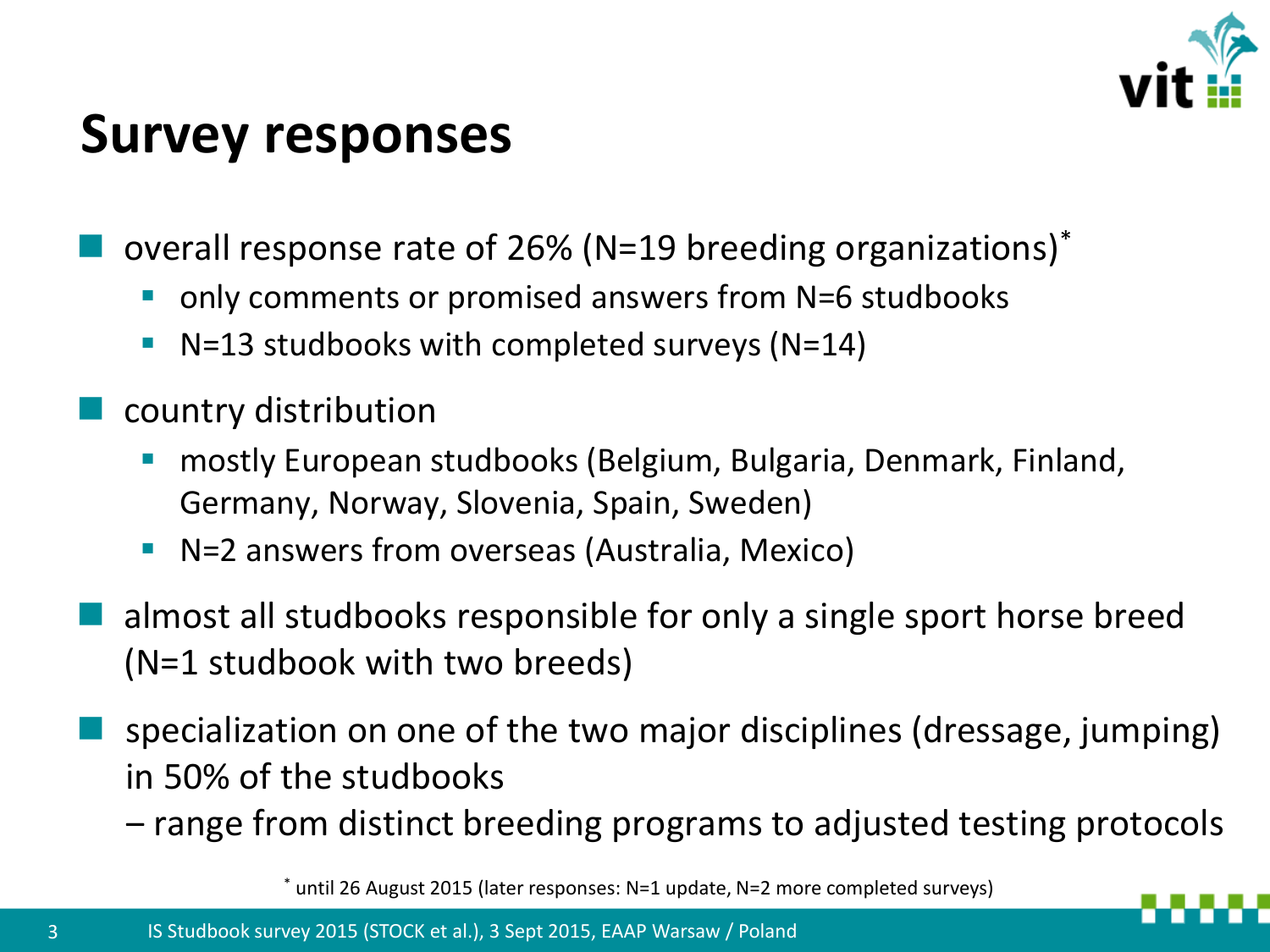

### **Basic figures: breeding populations (I)**

#### breeding populations 2014

| <b>Population parameter</b> | N  | <b>Mean</b> | Range           | <b>Sum</b> |  |
|-----------------------------|----|-------------|-----------------|------------|--|
| N active stallions          | 13 | 113.6       | $(7 - 377)$     | 1,477      |  |
| % foreign stallions         | 10 | 59.3        | $(20 - 90)$     |            |  |
| N broodmares *              | 10 | 2,220.6     | $(80 - 6, 674)$ | 22,206     |  |
| N covered mares             | 12 | 1,178.0     | $(29 - 3,601)$  | 14,136     |  |
| N foals                     | 13 | 1,057.2     | $(20 - 3, 507)$ | 13,743     |  |
| N newly registered mares    | 10 | 347.6       | $(18 - 1, 516)$ | 3,476      |  |

\* different documentation systems in the studbooks (figures not directly comparable)

#### **heterogeneity of sport horse studbooks with regard to size and use of stallions from other studbooks**

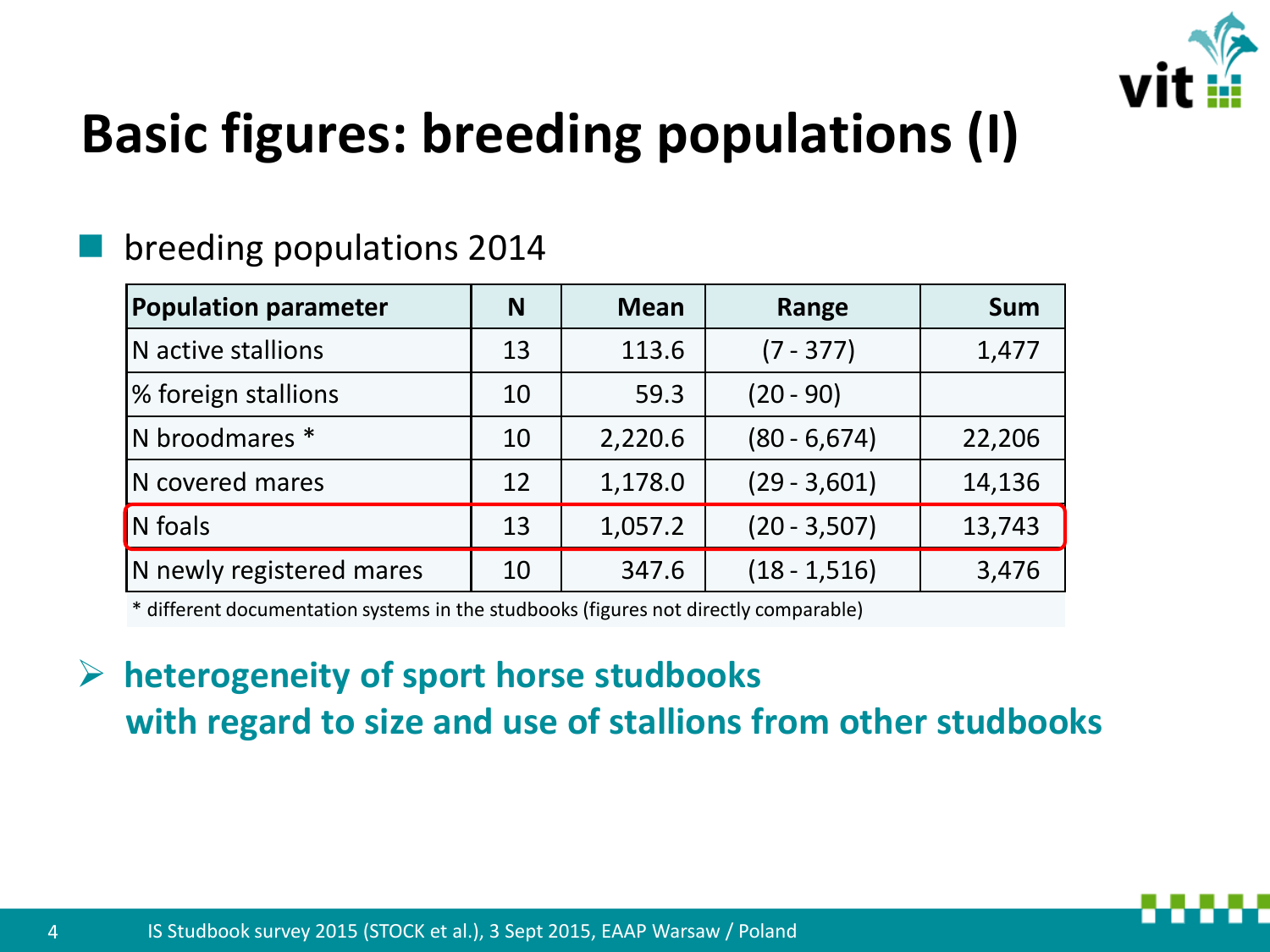

### **Basic figures: breeding populations (II)**

#### breeding populations 2014

|                                                                          |           | 80          |  |                |    |   |   |   |
|--------------------------------------------------------------------------|-----------|-------------|--|----------------|----|---|---|---|
| <b>Population parameter</b>                                              | N         | <b>Mean</b> |  |                |    |   | h |   |
| N active stallions                                                       | 13        | 113.6       |  |                | 70 |   |   | 7 |
| % foreign stallions                                                      | 10        | 59.3        |  |                |    |   |   |   |
| N broodmares *                                                           | 10        | 2,220.6     |  |                | 60 |   |   |   |
| N covered mares                                                          | 12        | 1,178.0     |  |                |    | 6 |   |   |
| N foals                                                                  | 13        | 1,057.2     |  | of answers [%] | 50 |   |   |   |
| N newly registered mares                                                 | 10        | 347.6       |  |                |    |   |   |   |
| * different documentation systems in the studbooks (figures not directly |           | 40          |  |                |    |   |   |   |
| recent development                                                       | roportion | 30          |  |                |    |   |   |   |
| indications of stabilization                                             |           | חר          |  |                |    |   |   |   |

- recent development
- **indications of stabilization ? role of foreign studbooks**

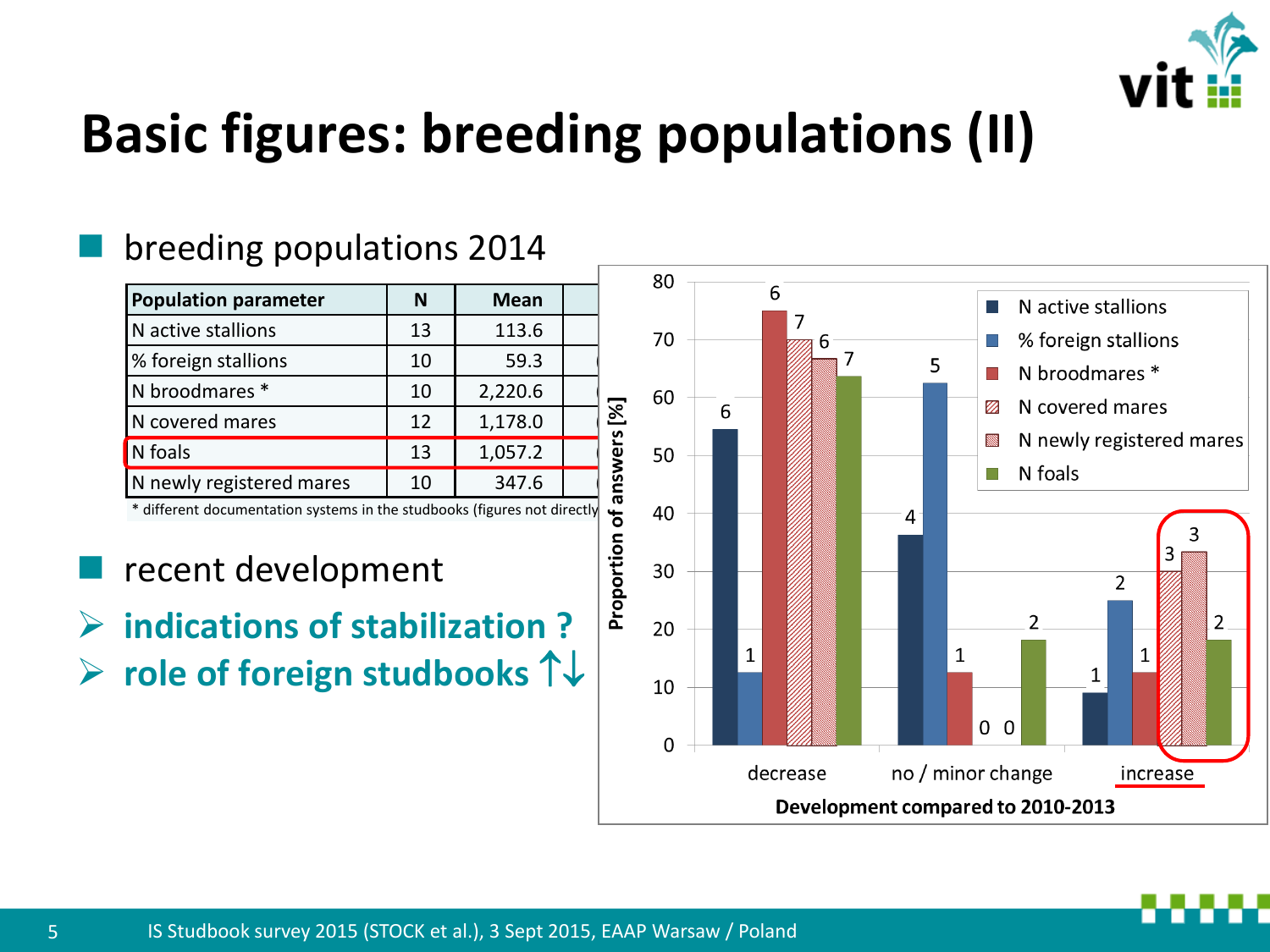

### **Basic figures: role of other populations**

#### origin of imported genetics (studbooks)



#### **strong influence of German and Dutch genetics**

Koenen et al. 2004, Thoren Hellsten et al. 2008, Ruhlmann et al. 2009

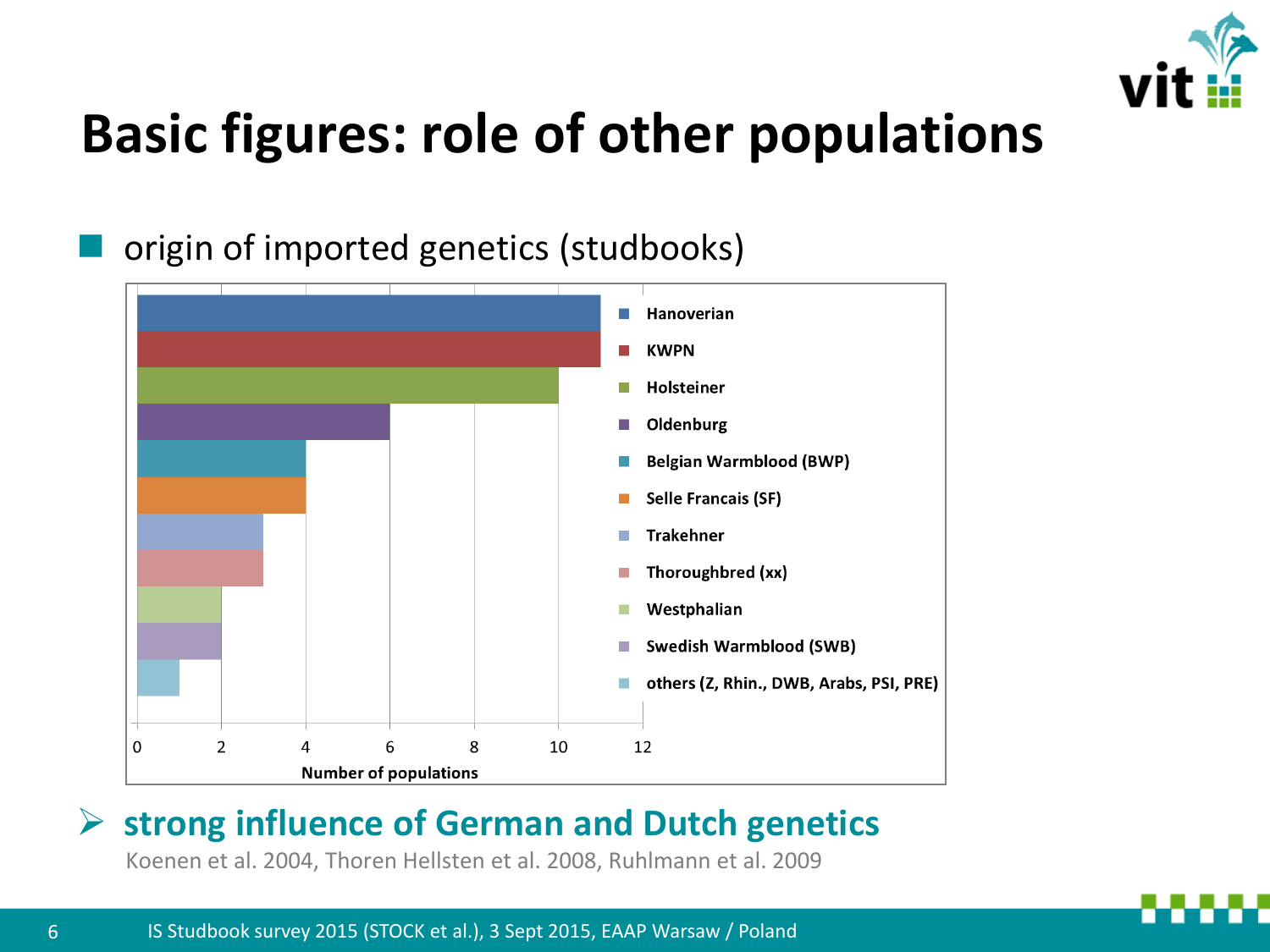

### **Breeding goal & program: status (I)**

#### importance of traits / trait groups

| <b>Trait</b>                         |    | <b>Mean score</b> | <b>Score counts</b> |                      |  |  |
|--------------------------------------|----|-------------------|---------------------|----------------------|--|--|
|                                      |    | $(scale 0-3)$     | irrelevant (0)      | highly important (3) |  |  |
| Conformation                         | 14 | 2.286             |                     | 5                    |  |  |
| Gaits                                | 14 | 2.286             | $\mathbf{1}$        | 8                    |  |  |
| Jumping ability                      | 14 | 2.571             |                     | 11                   |  |  |
| <b>Dressage</b>                      | 14 | 2.214             | $\mathbf 1$         | 8                    |  |  |
| Show-jumping                         | 14 | 2.571             | $\mathbf{1}$        | 11                   |  |  |
| Eventing                             | 13 | 1.154             | 4                   | 3                    |  |  |
| <b>Driving</b>                       | 13 | $\Omega$          | 13                  | $\overline{0}$       |  |  |
| Allrounder qualities                 | 12 | 1.417             | $\overline{2}$      |                      |  |  |
| Behavior and temperament             | 13 | 2.615             | $\Omega$            | 8                    |  |  |
| Health / soundness and durability    | 13 | 2.385             | $\Omega$            | 7                    |  |  |
| Fertility / reproductive performance | 13 | 1.769             | $\overline{2}$      | 4                    |  |  |

#### **relevance of conformation, strength of health and behavior aspects**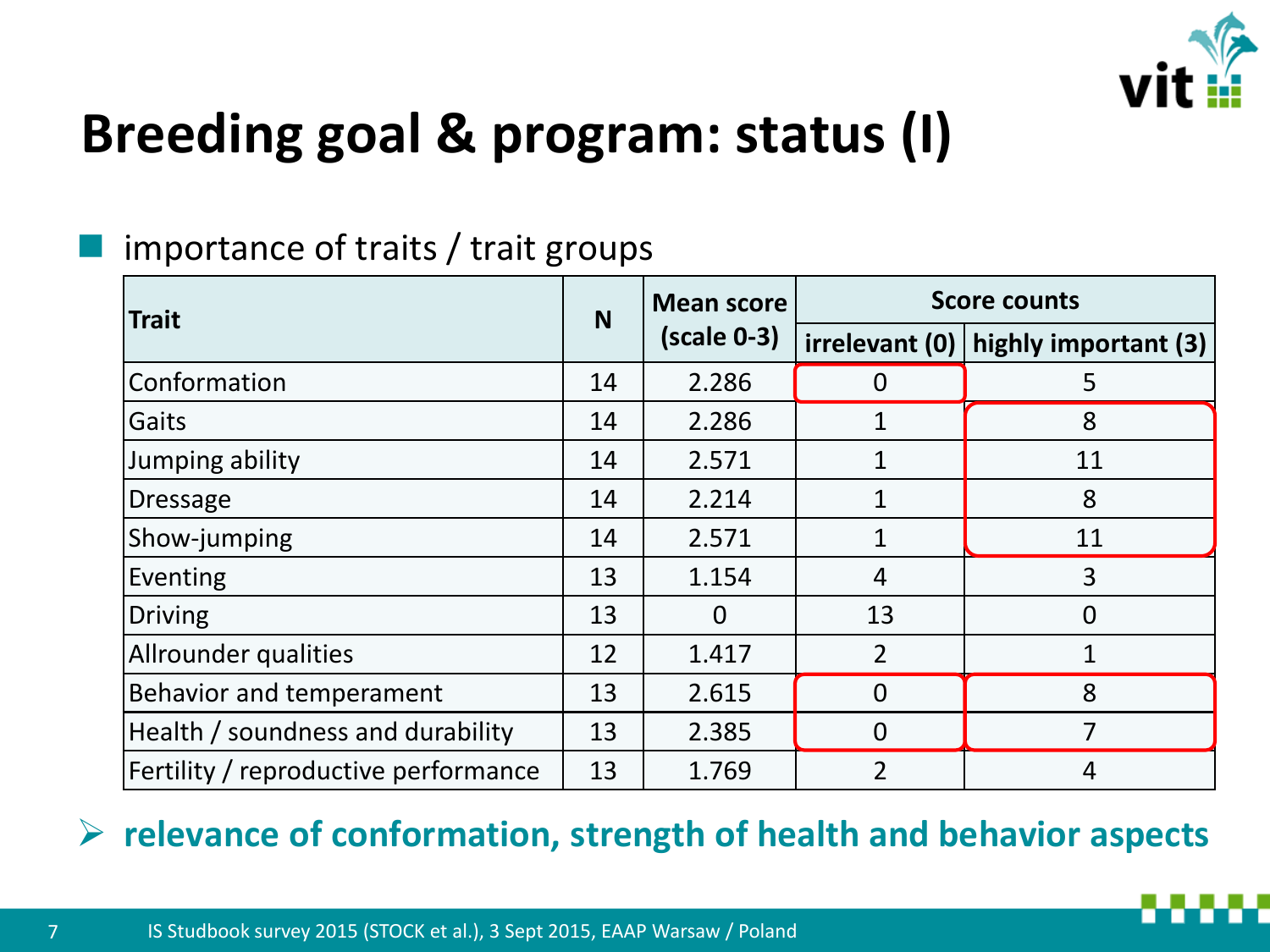

### **Breeding goal & program: status (II)**

#### importance of traits / trait groups

| Table 3                               |                                                       | Traits included in the individual verbal breeding objective definitions presented by 19 breeding organisations in Europe |                             |                                                                    |  |                                      |  |                                            |                        |  |                   |                         |
|---------------------------------------|-------------------------------------------------------|--------------------------------------------------------------------------------------------------------------------------|-----------------------------|--------------------------------------------------------------------|--|--------------------------------------|--|--------------------------------------------|------------------------|--|-------------------|-------------------------|
|                                       | Conformation<br>$(n=17)$                              | Show jumping<br>$(n=16)$                                                                                                 | <b>Dressage</b><br>$(n=14)$ | Behaviour<br>Gaits<br>Eventing<br>$(n=14)$<br>$(n=11)$<br>$(n=11)$ |  | Health <sup>a</sup><br>$(n=9)$       |  | Fertility<br>Driving<br>$(n=4)$<br>$(n=3)$ |                        |  |                   |                         |
| $BAD^b$<br><b>BAVAR</b><br><b>BWP</b> | X<br>X<br>X                                           | X<br>X                                                                                                                   | X<br>Х                      |                                                                    |  |                                      |  |                                            | <b>Mean</b>            |  |                   | <b>Score counts</b>     |
| <b>DWB</b><br><b>FWB</b>              | Х<br>х                                                | Х<br>X                                                                                                                   | X<br>X                      | <b>Trait</b>                                                       |  |                                      |  | N                                          | score<br>$(scale 0-3)$ |  | irrelevant<br>(0) | highly important<br>(3) |
| <b>HAN</b><br><b>HOLST</b>            | X<br>Х                                                | X<br>х                                                                                                                   | X                           | Conformation                                                       |  |                                      |  | 14                                         | 2.286                  |  | 0                 | 5                       |
| <b>HUN</b>                            | X                                                     | Х                                                                                                                        | X                           | Gaits                                                              |  |                                      |  | 14                                         | 2.286                  |  | 1                 | 8                       |
| ISH<br><b>KWPN</b>                    | X<br>X                                                | X<br>X                                                                                                                   | Х<br>X                      | Jumping ability                                                    |  |                                      |  | 14                                         | 2.571                  |  | $\mathbf{1}$      | 11                      |
| <b>NRPS</b>                           | Unspecific                                            |                                                                                                                          |                             | <b>Dressage</b>                                                    |  |                                      |  | 14                                         | 2.214                  |  | 1                 | 8                       |
| <b>NWB</b><br><b>OLD</b>              | х<br>X                                                | X<br>X                                                                                                                   | Х<br>X                      | Show-jumping                                                       |  |                                      |  | 14                                         | 2.571                  |  | 1                 | 11                      |
| SF                                    | X                                                     | x                                                                                                                        | X                           | Eventing                                                           |  |                                      |  | 13                                         | 1.154                  |  | 4                 | 3                       |
| <b>SHBGB</b><br>SI                    | Х                                                     | x<br>X                                                                                                                   | X                           | <b>Driving</b>                                                     |  |                                      |  | 13                                         | 0                      |  | 13                | 0                       |
| <b>SWB</b>                            | X                                                     | X                                                                                                                        | х                           | Allrounder qualities                                               |  |                                      |  | 12                                         | 1.417                  |  | $\overline{2}$    | 1                       |
| <b>TRAK</b>                           | X                                                     |                                                                                                                          |                             | Behavior and temperament                                           |  |                                      |  | 13                                         | 2.615                  |  | 0                 | 8                       |
| WEST                                  | Х<br><sup>a</sup> Including durability and soundness. | X                                                                                                                        | х                           |                                                                    |  | Health / soundness and durability    |  | 13                                         | 2.385                  |  | 0                 | 7                       |
|                                       | Source: Koenen et al. 2004                            |                                                                                                                          |                             |                                                                    |  | Fertility / reproductive performance |  | 13                                         | 1.769                  |  | $\overline{2}$    | 4                       |

#### **relevance of conformation, strength of health and behavior aspects**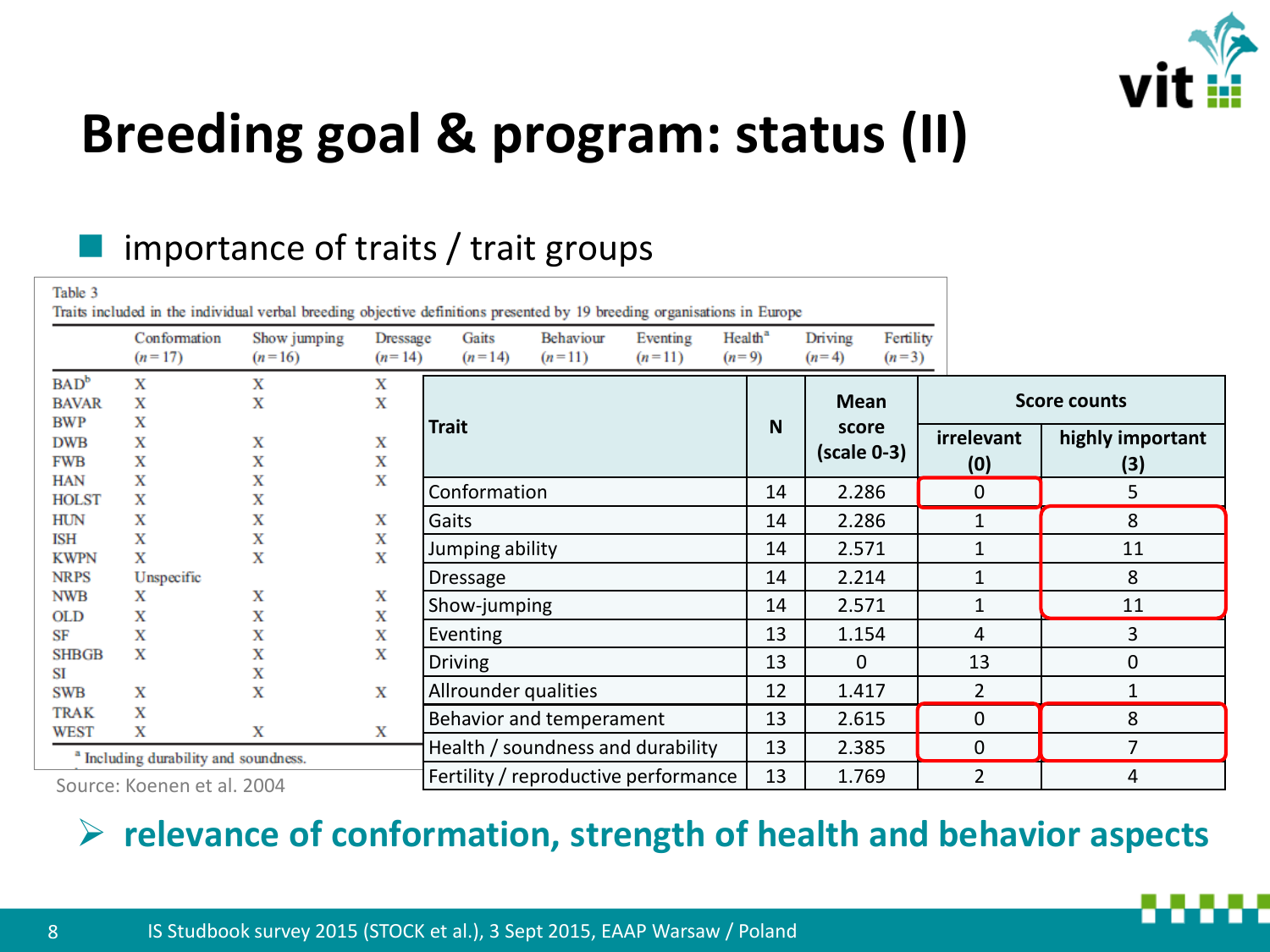

### **Breeding goal & program: development**

- importance of traits / trait groups
- development of focuses in breeding
- **highest expectations with regard to relevance: health**



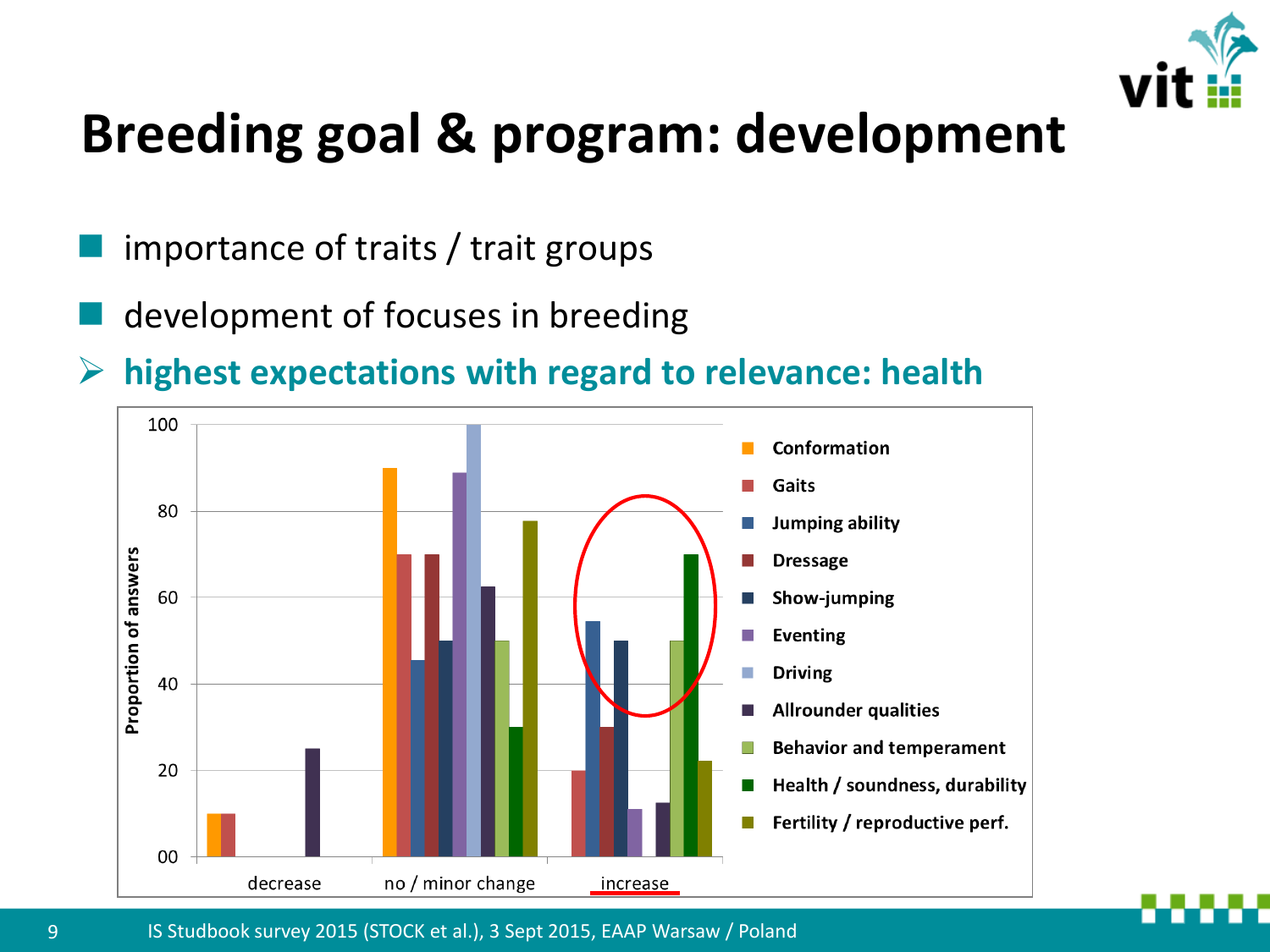

### **Routine data recording & use**

change of recording systems: gain of importance of linear profiling

- about 50% in foals, 60-70% in adults (mares, stallions, young horses)
- mostly in combination with valuating scoring
- variability of health data recording and use
	- often only in stallions (clinical, radiological; 12 of 14 populations)
	- scoring systems, categorization (passed Y/N), descriptive reports, ...
- regulation of health disorders
	- 66% exceptional acceptance of stallions with certain disorders (extraordinary performance and/or pedigree)
	- clinical: roaring (N=11) > over-/underbite (N=10)

> eye diseases (N=8) > umbilical hernia (N=4) > others (N=3)

■ radiological: osteochondrosis (OC/OCD; N=11)

> navicular bone alterations (N=8) > others (N=5)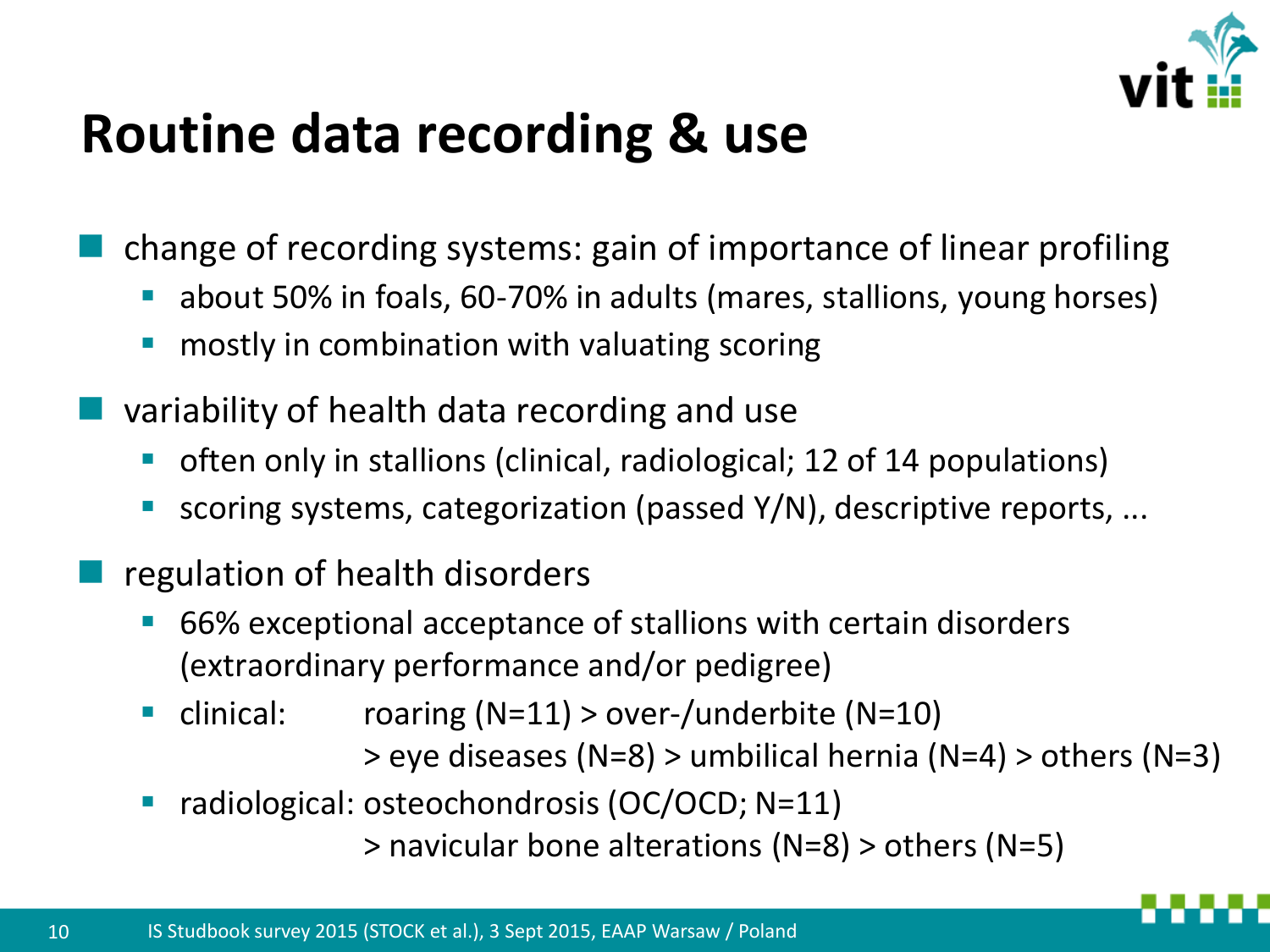

#### **Genetic evaluation**

routine genetic evaluation in 8 of 14 populations

- N=4 conformation + performance
- N=4 performance
- acceptance and use of breeding values
- **'homework' to do for the studbooks!**

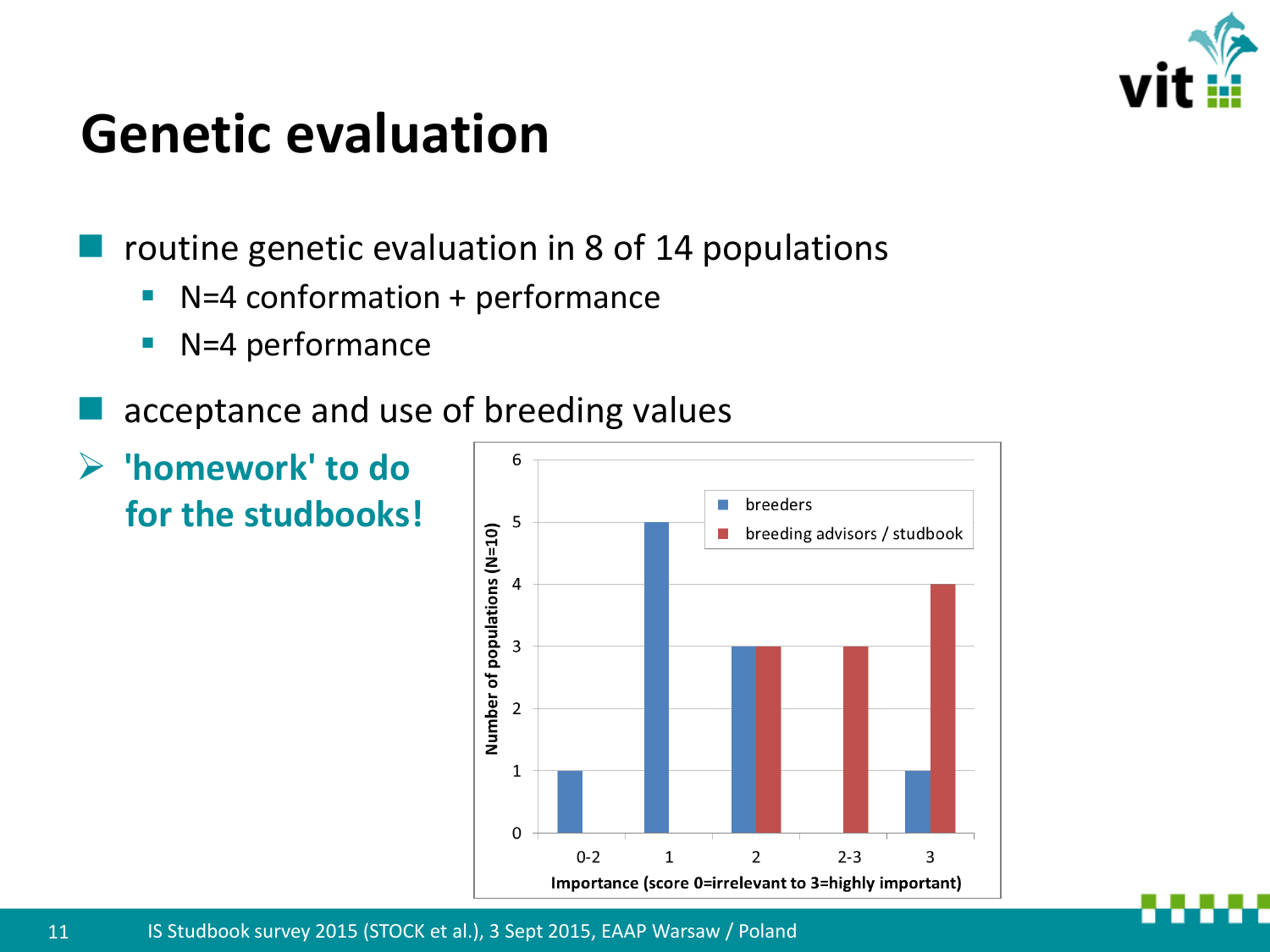

### **Performance information**

#### performance tests

- large variability (tested horses, duration, traits, ...)
- some testing system in 12 of 14 populations
- sport data
	- high and further increasing importance (86%)
	- relevant consideration of external sport information (score  $\geq 2$ ): 60 % national records, 90% international records; 70% expected increase of future use and importance
	- **•** information exchange across studbooks mostly limited (60%)  $\rightarrow$  desired increase / improvement (80%)

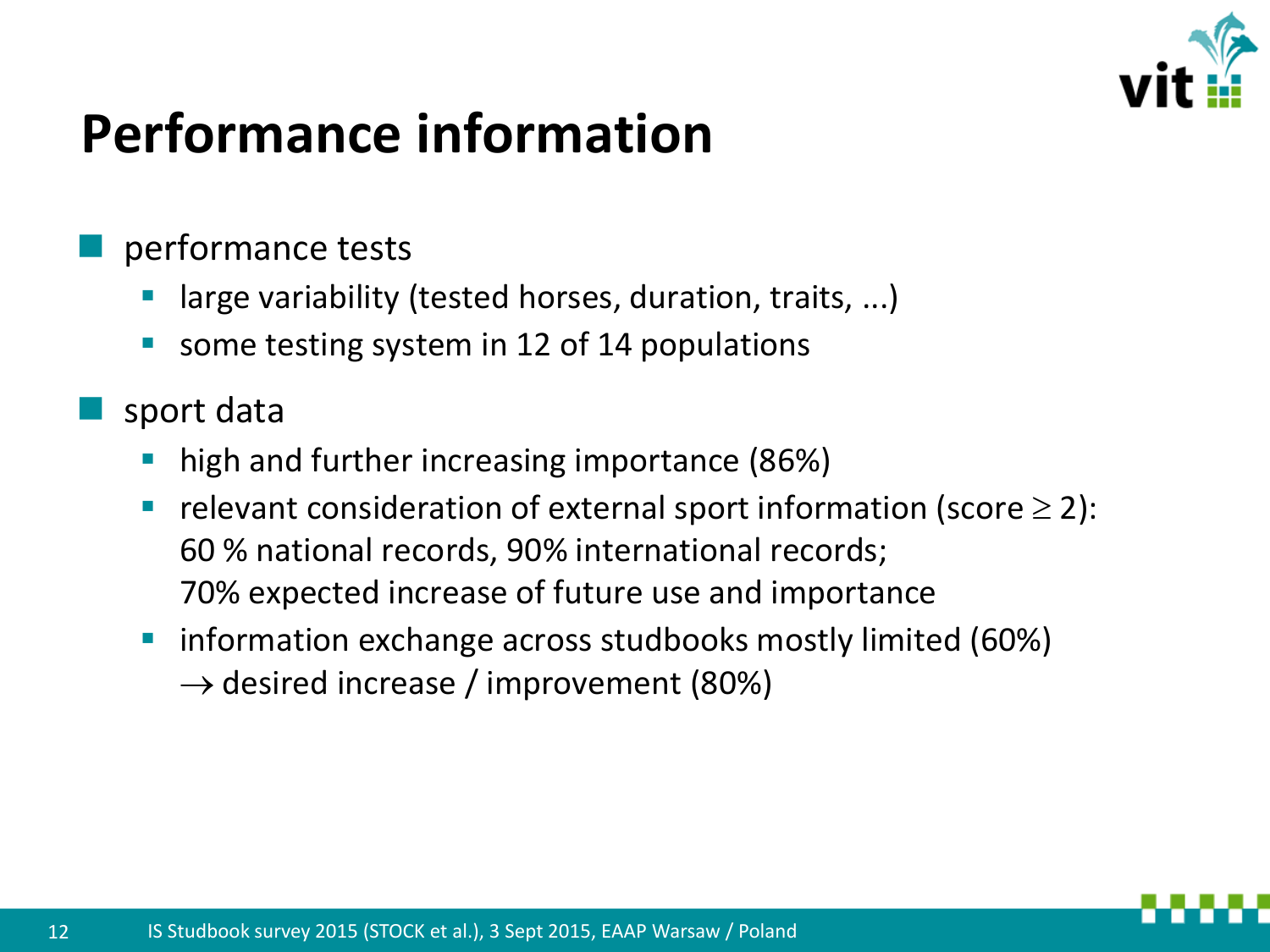

### **Studbook strategies for the future (I)**

expectations regarding strategies for future development

- N=0 no (major) change in relations between studbooks
- N=0 increased differentiation
- N=13 increased collaboration

**time of reconsidering, possible adjustments, changes!**

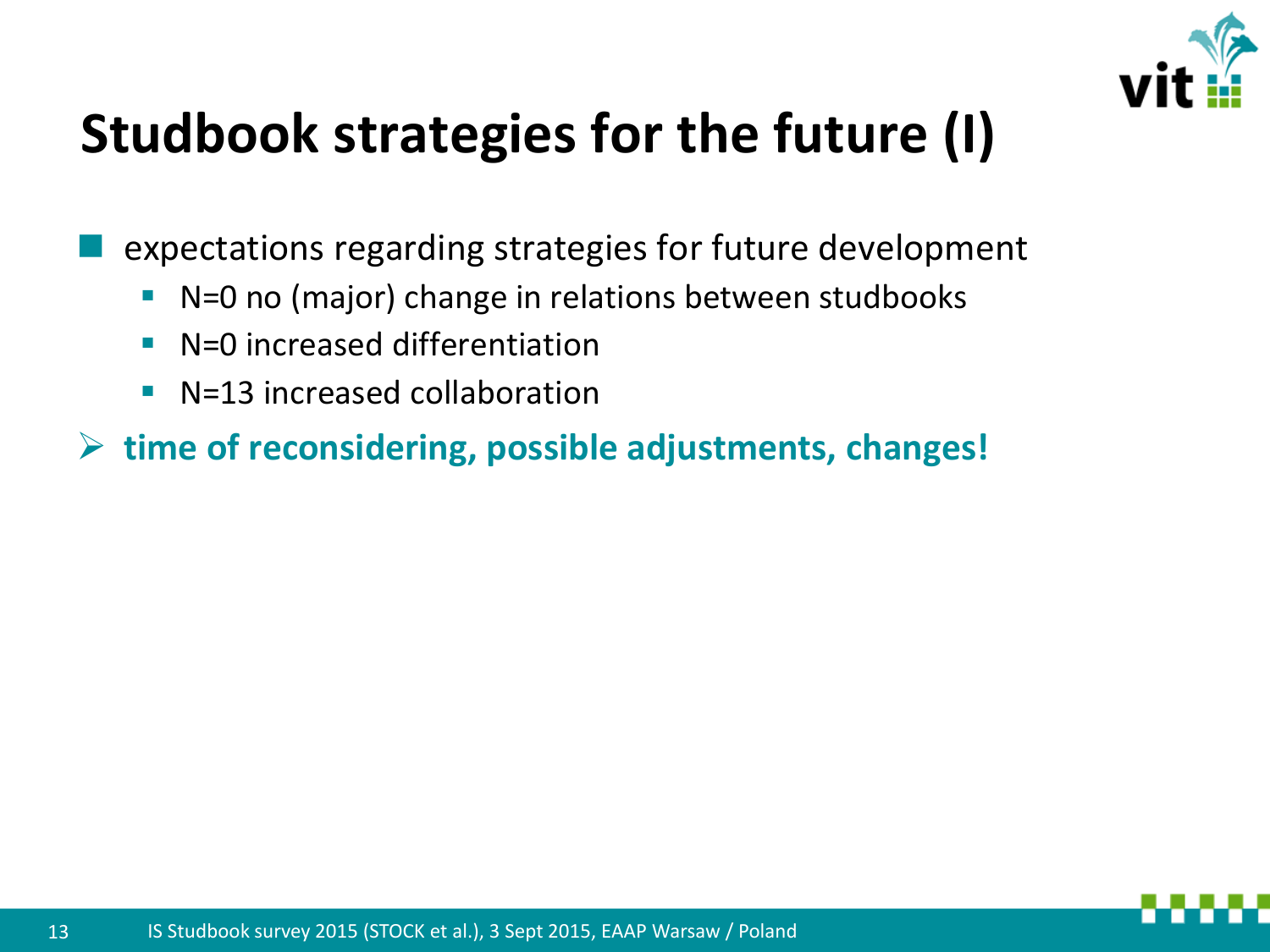

## **Studbook strategies for the future (II)**

- expectations regarding strategies for future development
- position concerning future use of genomic selection
	- $\blacksquare$  N=1 no opinion / N=5 interest, but no activities yet
	- N=8 ongoing R&D (including N=2 advanced R&D)
- interest in using new breeding methodology as driver of collaboration?
	- N=1 No (within-studbook activities only)
	- N=6 Possibly (some collaboration and/or in the longer term)
	- N=5 Yes (convincing benefits of R&D collaboration)
- collaboration options in genomic R&D
	- N=0 none; N=1 exchange/sharing of genotypes only
	- N=11 exchange/sharing of genotypes and phenotypes
- **good prospects for the future (reason for optimism)!**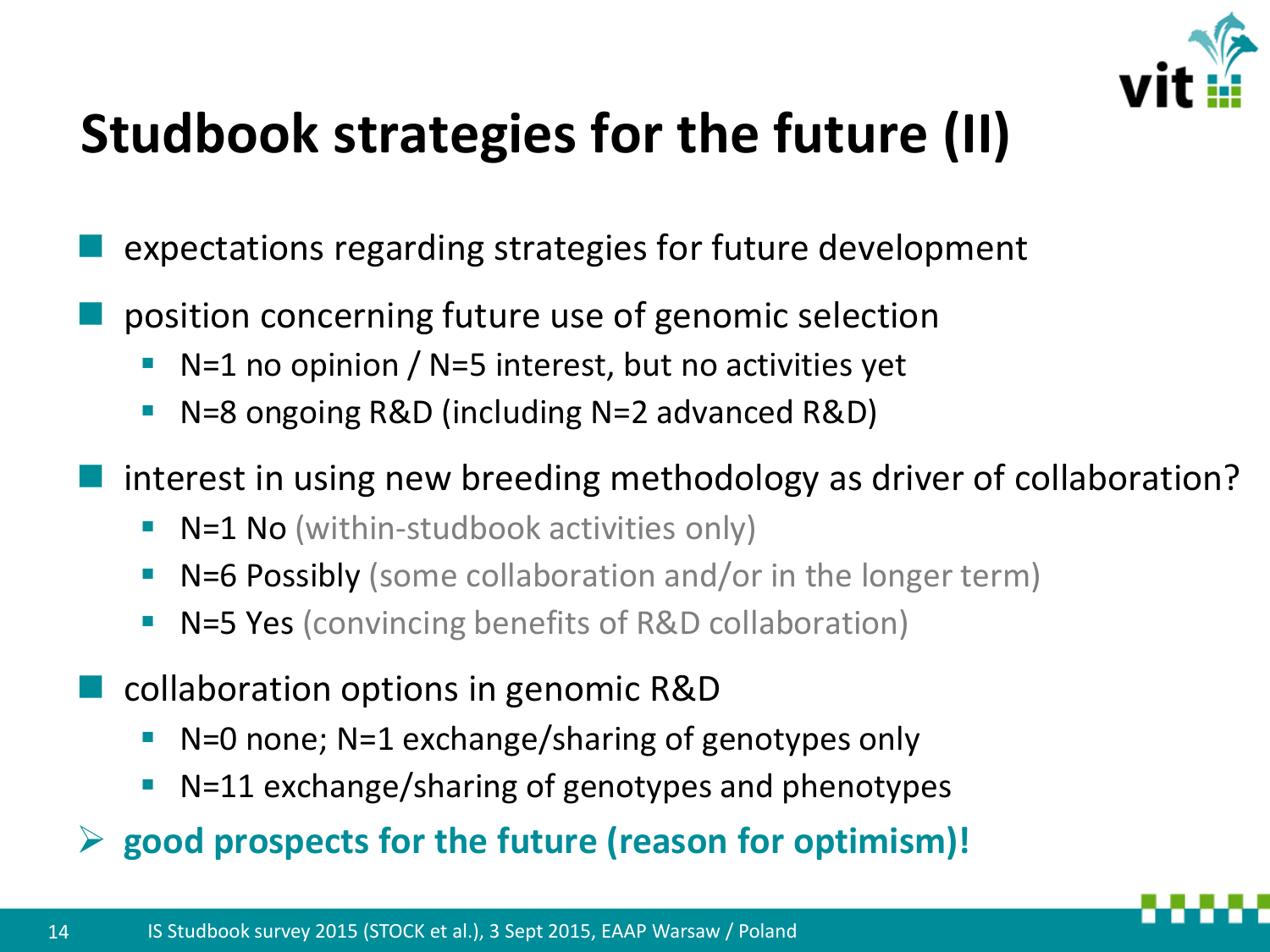

### **Summary & conclusions**

- relatively low response rate  $\leftrightarrow$  technical issues, time constraints, language, political reasons, ...
- considerable heterogeneity of sport horse studbooks, but
	- common goals and challenges,
	- similar approaches for consolidation and/or improvement,
	- agreement with regard to weak points and options for efficiency increase of sport horse breeding
- openness towards more across-studbook activities
	- clear positioning of studbooks: benefit of strong alliances
	- R&D collaboration on new breeding methods (genomic selection) as major perspective of future sport horse breeding

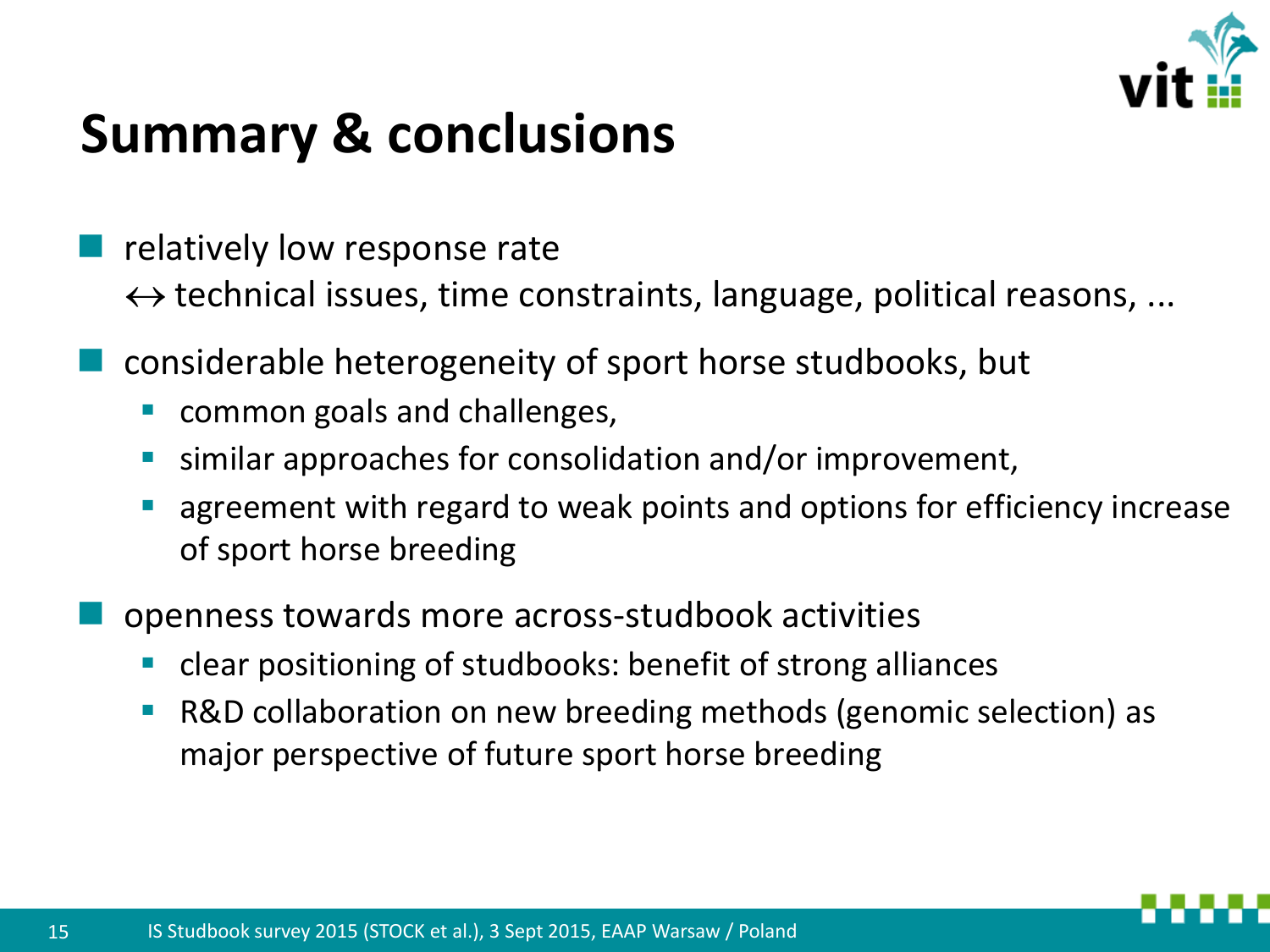

# **Thank you!**

#### **Acknowledgement**

**The Interstallion working group thanks all breeding organizations and country representatives for their collaboration, their great efforts and support which enabled this work!** 



#### *http://www.interstallion.org*



**Equine Phenotypes** 



*http://www.equinephenotypes.org*

**Contact information (vit / Genetic evaluation division):** EAAP Interstallion Survey 2015

**PD Dr. habil. Kathrin F. Stock E-mail: friederike.katharina.stock@vit.de Phone: +49-4231-955623; Mobile: +49-176-60931357; Fax: +49-4231-9559623**